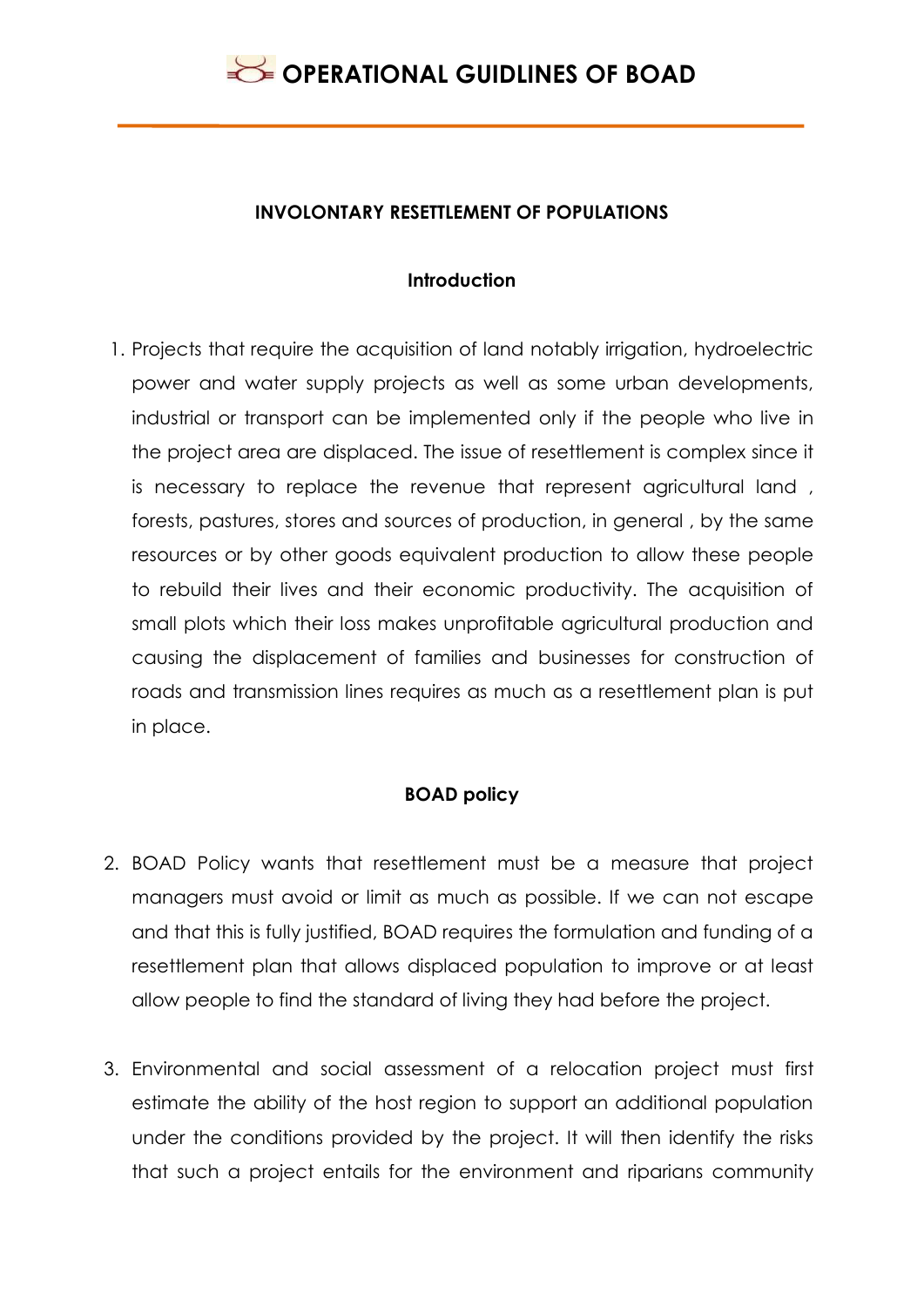and are, for example, increased pressure on natural resources, structures and premises and the activities mentioned above. Finally, it should formulate an environment management plan to mitigate these impacts, protect the natural and social area and human constructions.

#### **Social aspect of resettlement program**

- 4. The experiences showed that past projects which have a component related to the resettlement of displaced populations gave least satisfaction. The reason for these failures is mainly that the field evaluation of a resettlement plan has not been scheduled. The design of this component is, therefore, insufficiently developed and funded, and instead of development activities, it takes the form of emergency measures. The impoverishment of population and environmental degradation associated with it are the results of bad resettlement.
- 5. There are risks to see the displaced population been impoverished due to the loss of basic productive resources. In addition, and in contrast to voluntary installations involving more young families who leave on their own accord, resettlement operations require the entire population to move, which means that these communities should sustain the forces but also those who are not productive, whether it's the elders, disabled or unskilled workers. Moreover, wealthier and better educated families tend to leave the community in taking an important source of investment capital and local socioeconomic resources, impoverish more the rest of the group that need to reinstall.
- 6. For all these reasons, the Bank policy states that the resettlement plan must be submitted no later than at the time of project evaluation, regardless of the importance of the envisaged move. If the number of displaced people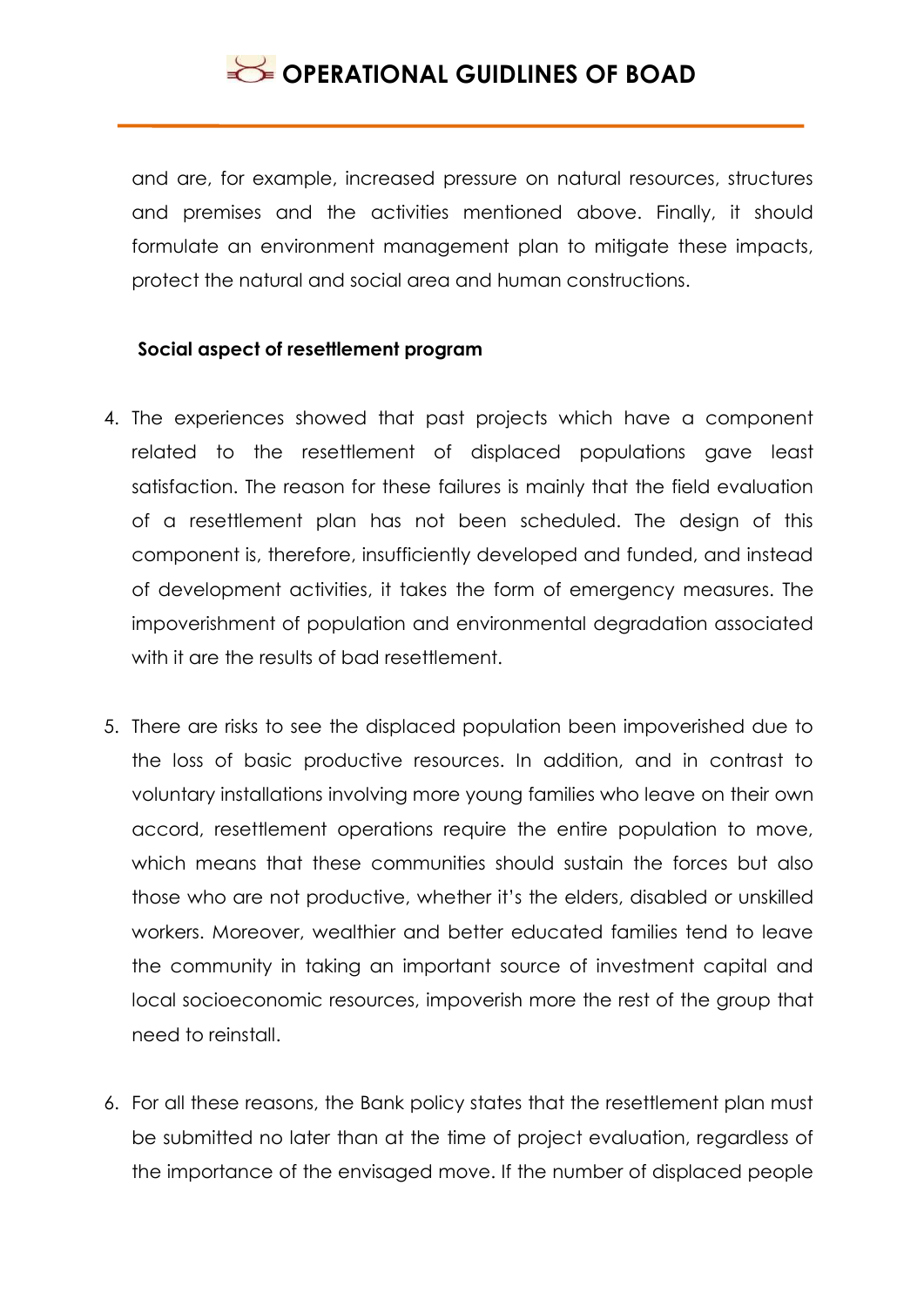is relatively low (a few hundred), a plan of modest size may be sufficient. If, on the other side, the population numbers increased to the thousands, the plan will be large and will fit into the overall strategies development even at the regional level. Anyway, the preparation of any resettlement operation will also start soon as possible within the framework of the feasibility study.

- 7. Resettlement plans that the Bank considers satisfactory should give details in the following areas:
	- o *Organizational skills in resettlement and development. It is the capacity of the responsible ministry and sectorial departments to provide assistance, to develop a training and development plan.*
	- o *Participation of affected populations. To have strategies that enables direct or indirect participation of displaced populations or host communities in decision-making, to the implementation, to the conduct and evaluation of resettlement operations.*
	- o *Basic Records on the region and affected populations. Census of the population, property and common land inventory, mapping of the host region; constraint practiced on the environment of this region.*
	- o *Resettlement Policy and legal framework. Delimitation of the affected land, structures. The compensation and empowerment criteria, resettlement objectives, conflict resolution procedures.*
	- o *New locations development Plan. Construction plans and detailed implantation plans of art work, comprehensive programs for the development of agriculture and non-agricultural employment, monitoring system, environment protection.*
	- o *Provisions transfer. Information campaigns, monitoring of transition operations subsistence mechanisms, schedule of mobilization.*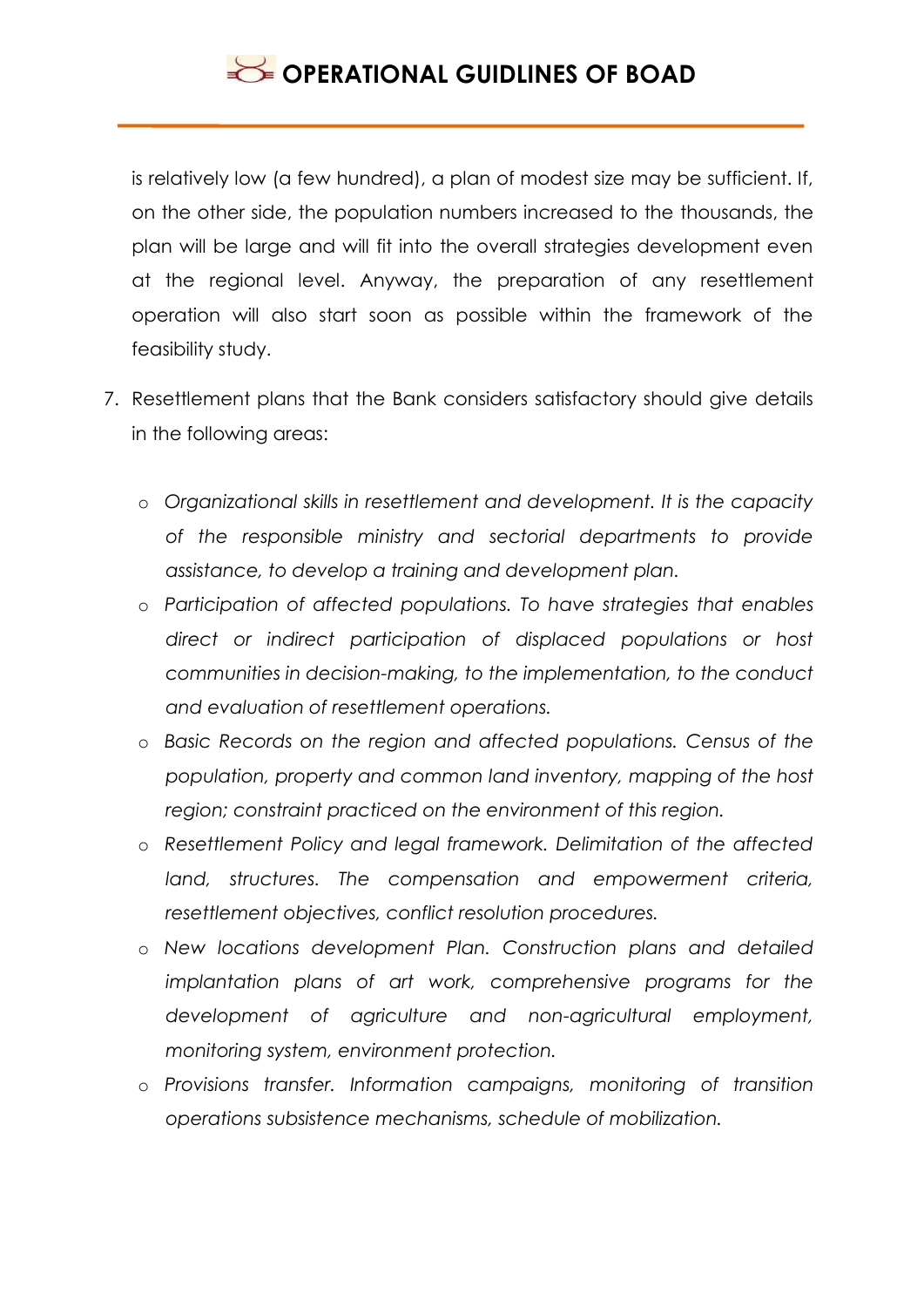o *Cost estimation, financing plan and timetable for implementation. Timing of activities, annual costs and financing.*

#### **Environmental impact of the Resettlement projects**

- 8. An environmental and social assessment will proceed to analyze the effects that a resettlement plan has on the natural and social environment and also on the built environment. The big impact on the environment occurs in areas where populations are resettled and is mainly due to new activities they undertake. For this reason, we will only carry out the environmental assessment once the development plans are sufficiently detailed to suggest the host sites and appropriate modes of production in favor of these populations.
- 9. The environmental and social assessment begins with the Resettlement Plan elaboration phase which analyzes the environmental constraints of the different potential host sites. The resettlement of new communities<sup>1</sup> increases the habitat density that will influence the local population and natural resources. Special measures may be needed to meet the new conditions of hygiene, safety and public health. The new populations may represent a risk of contamination against which the host community has not developed resistance. A larger population often results in the increase of cattle which are aggravating the competitive relationships with local farmers who will compete for the same pastures. Prey, fish and birds can be heavily exploited, forests being damaged by the collection of firewood and other products, nomadic or seasonal users experienced by new human settlements. The development plan of the new sites will include the following information:

**.** 

 $1$  The communities displaced by the project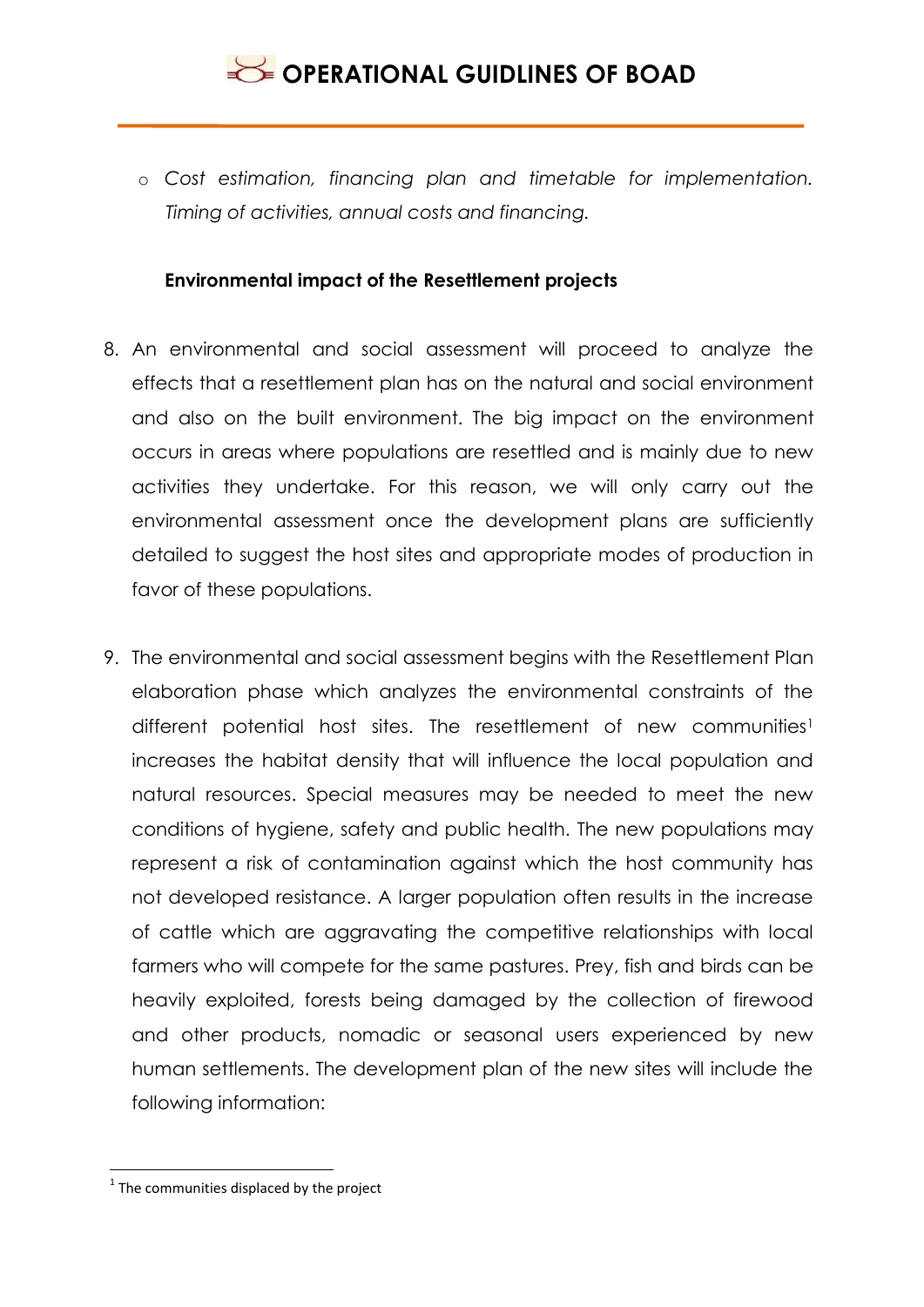o *Host population*

*Census of population residing in the host region; social organization of host communities; ethnic, linguistic, religious and other cultural aspects of groups; population density and population growth rate.*

o *Methods of resource exploitation*

*Customs that governing the access to land, water, forests and resources in general; uses of resources following the modes of production, particularly in agriculture, breeding, in harvesting activities and in manufacturing industries.*

o The exploitation by the non-residents in the region *Seasonal use by pastoralists, fishermen, gatherers of forest products, forest exploitation companies and industrial materials suppliers*

o Legalized Rights of use and customary *Inventory of constitutional, legislative, administrative, contractual rights or right of customary resource use*

o Inventory of fauna and flora

*Studies of wildlife, flora as they are subject to both normal condition and adverse; exploitation by local populations*

o Social Infrastructure

*Inventory of schools, health facilities, communication and transportation networks, markets; information on the water supply systems, drainage and waste elimination*

o Public Health condition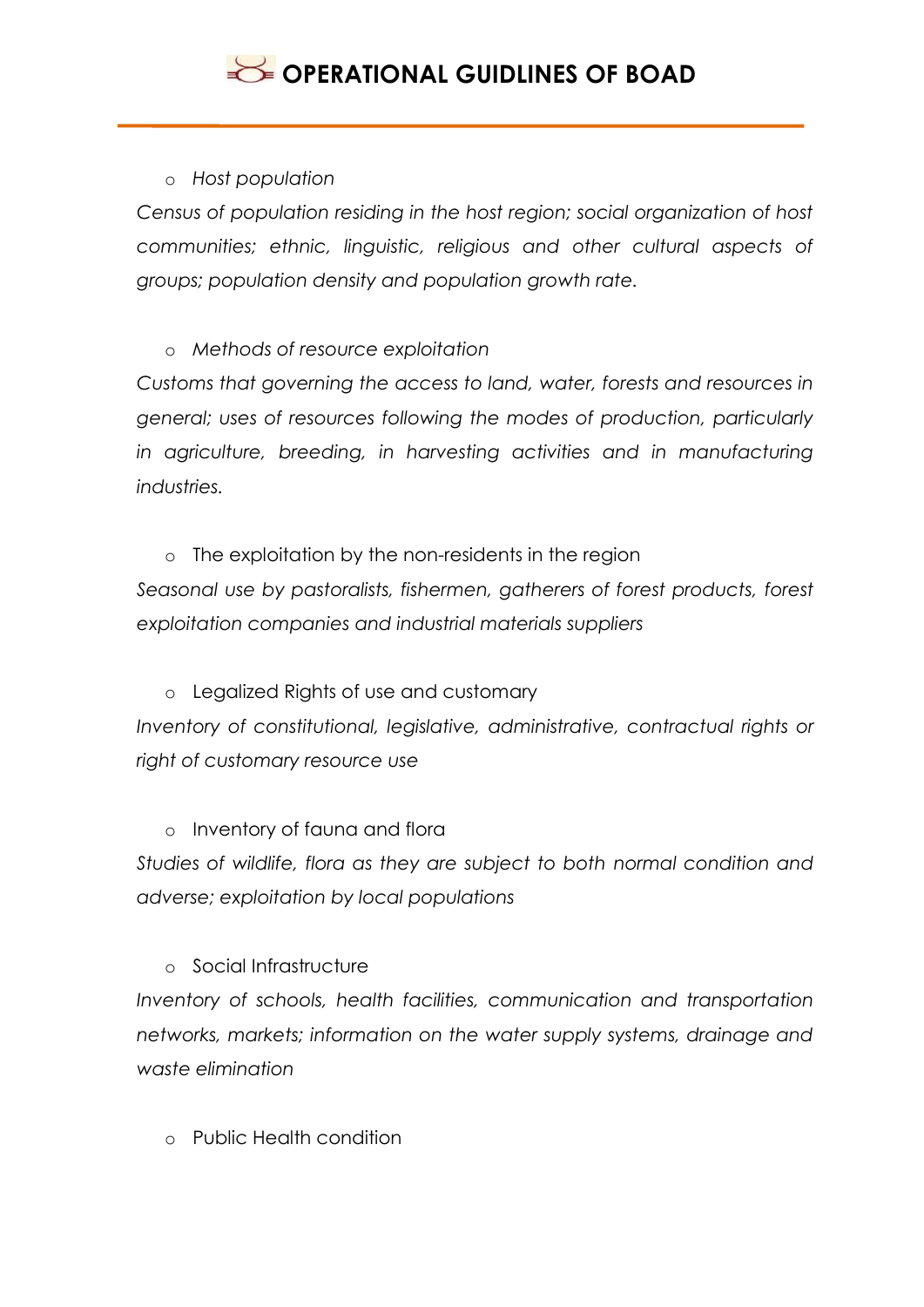*Epidemiology of health risks and diseases in the region; problems of environmental pollution, medical and* hygienic conditions

o Institutions assessment

Capacity of local, regional and national institutions to participate in *decision-making, implementation, in exploitation and maintenance as well as the resettlement project assessment*

- 10. The economic viability of production methods proposed is a fundamental aspect of the environmental assessment. If new modes of production do not allow the displaced population to retrieve or improve their income, they may resort to the extraction of natural resources to survive.
- 11.Infrastructure needs that require new human settlements are an aspect that should be given much importance. The construction of access roads may be necessary to site developing and may encourage the arrival of loggers and hunters. Badly designed roads disrupt runoff storm water, migration routes of wildlife, and if they are built on slopes, they create serious erosion problems. The road construction itself has serious impacts on the natural and social environment. Studies have shown that access to drinking water largely determines the success of the resettlement and therefore it is important to carefully consider the problems of contamination of water resources caused by effluent from new homes, areas of cultivation and livestock.
- 12.Labor used in all construction of new roads, schools, clinics and water supply systems require the installation of camps, storage areas for equipment, food depots and cooperatives. With employment opportunities in the provision or improvement of infrastructure and new social services,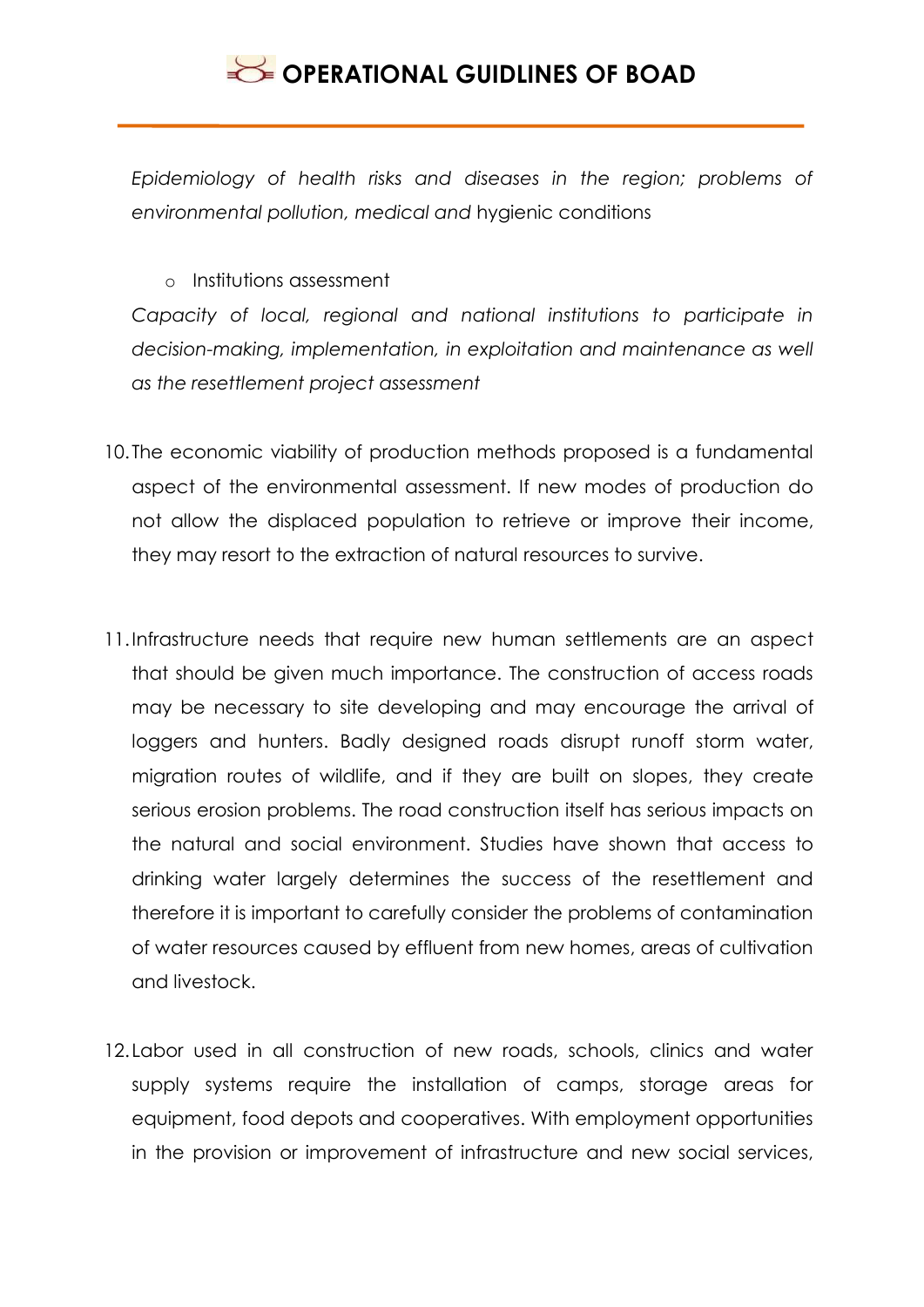there is reason to expect to see on the outskirts of the settlements spontaneous development of populations. It may, moreover, that the workmen employed in the implementation of the resettlement project (and structures) are tempted to stay in the region, once their task is completed. We can partly solve these problems by employing displaced people to the construction of infrastructure sites.

- 13. The same considerations apply to urban areas. Overcrowding and risks to public health and safety associated with it represent real challenges when there is the challenge of resettling populations. Land speculation and the need to accommodate both tenants and squatters often limit the possibilities for resettlement of displaced populations in urban areas and can result in a denser concentration than is possible with the requirements of public health
- 14. Like the rural population, the urban centers habitant also depend on family links and neighborhood from which is created many low-cost support services that include both childcare and informal sources of income or credit. Disruption of these networks caused by the displacement puts these groups, especially women, at risk. The concentration of different and sometimes hostile ethnic communities in the same area, whether rural or urban, carries the risk of unacceptable conflicts. The choice of the site for the relocation from current workplace is also important since any increase in the cost or duration of carriage may jeopardize jobs. Finally, urban families with a large number of societies derive a significant portion of their diet or even income gardens they grow on their land, their patio or in their backyard. The plots of land on which the housing will be built must be of sufficient size and designed to meet such traditional customs and economic production activities.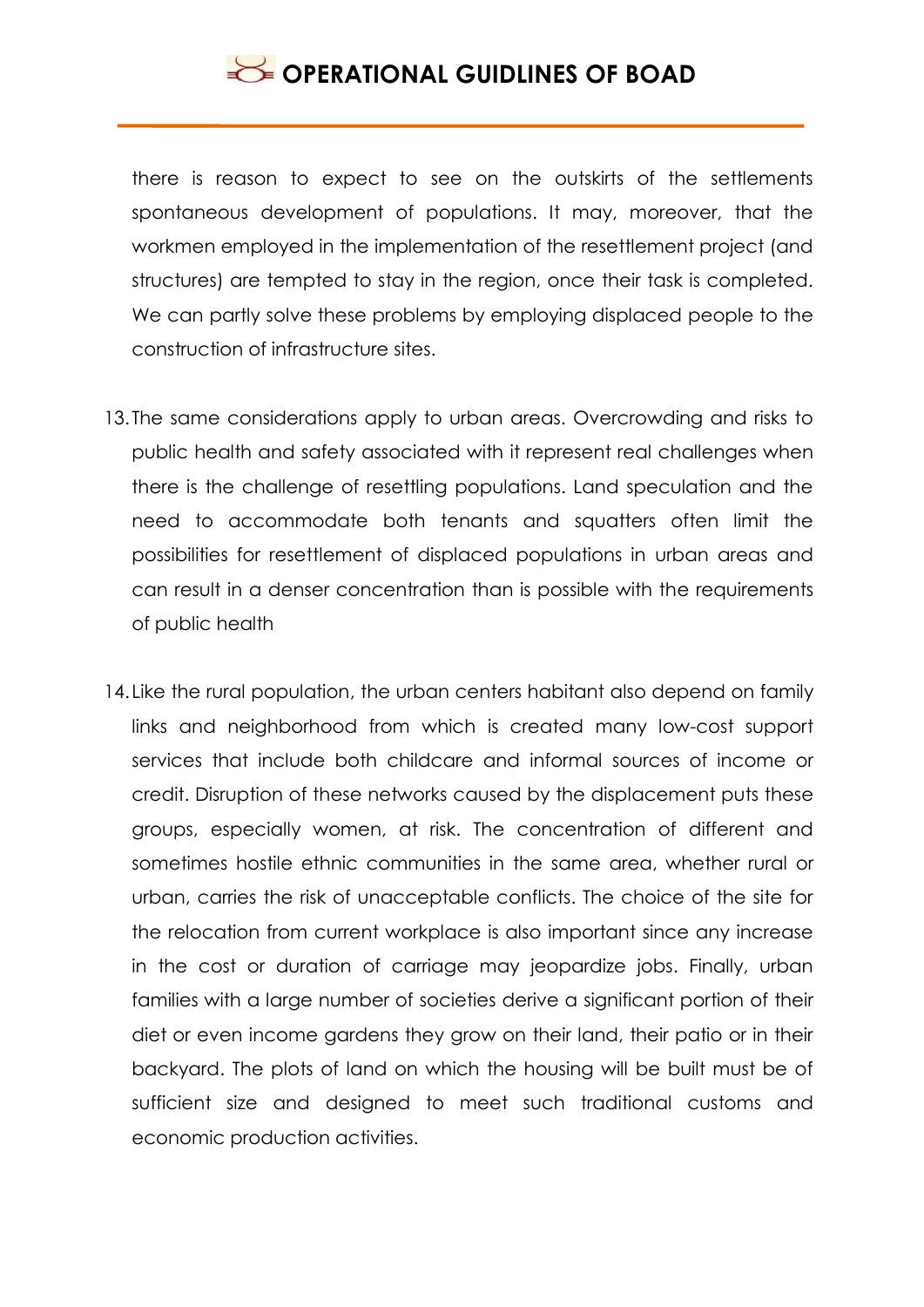#### **Information, consultation and grievance settlement**

- 15.Disclosure of information: the disclosure of relevant project information helps affected communities to understand the risks, impacts and opportunities related to the project. The project leader gives affected communities access to information on: (i) the purpose, nature and scale of the project; (ii) the duration of activities proposed in the project; (iii) risks and impacts that those communities could be exposed to and corresponding mitigation measures; (iv) the proposed process for stakeholder participation; and (v) the grievance mechanism.
- 16.Consultation: in the event the affected communities are exposed to the risks and negative impacts of a project, the client will ensure that a consultation process allows affected communities to express themselves freely on project risks, impacts and mitigation measures. The leader shall, in this regard, consider these views and formulate a response. An effective consultation process: (i) begins early in the risk identification process and the environmental and social impacts and continues until the risks and impacts materialize; (ii) is based on the prior disclosure and dissemination of relevant, transparent, objective, useful and easily accessible information submitted in one or several indigenous languages, in a culturally acceptable form, understandable to affected communities; (iii) emphasizes on inclusive participation of communities directly affected; (iv) proceeds immune from manipulation, interference, coercion or intimidation by others; (v) allows real participation, if any; and (vi) is described in the reports.
- 17.Grievance settlement mechanism for affected communities: in the situation where the Communities are concerned by a project, the promoter sets up a grievance settlement mechanism to receive complaints and record the concerns of the Communities in the context of facilitating the search for solutions. The mechanism should be, primarily, used by the affected communities. It should aim to help quickly resolve issues raised, using a process understandable and transparent consultation adapted culturally. It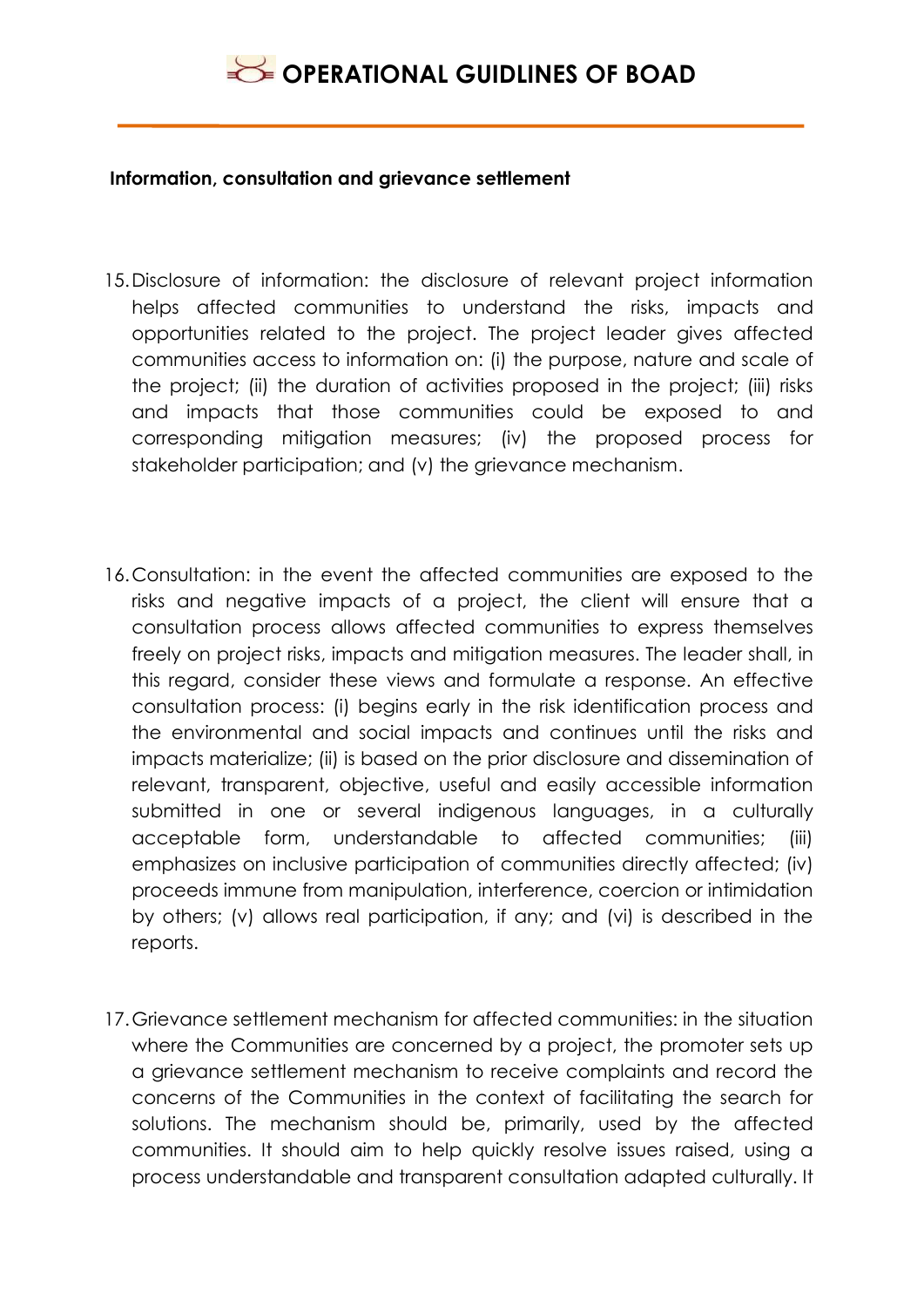## **SECTIONAL GUIDLINES OF BOAD**

must be easily accessible without imposing costs on the Community and without the risk of reprisals. The mechanism should not hamper judicial or administrative remedies. In any event, the promoter shall provide the affected communities with appropriate information on the mechanism in the stakeholder engagement process.

| Impact                         | <b>Mitigation and bonification measures</b>                                                                               |
|--------------------------------|---------------------------------------------------------------------------------------------------------------------------|
|                                | Encourage the active participation of those affected by the<br>project (PAP) during the setting of compensation           |
| potential income Loss          | Cover the loss of income or provide new sources of income<br>equivalent to the PAP to ensure an equivalent level of life. |
|                                | During the farmland compensation process,<br>be<br>ensure to<br>compensate the PAP by offering equivalent land            |
| potential Loss of public goods |                                                                                                                           |
|                                | Clearly identify existing public goods in order to fairly compensate                                                      |
|                                | Identify compensation on the basis of incurred impacts in order to                                                        |
|                                | ensure that no person affected by the project is penalized<br>disproportionately;                                         |
| potential land loss            | Assist people affected in their efforts to improve their livelihoods                                                      |
|                                | and standards of living, or at least to restore them, in real terms, at                                                   |
|                                | their level before the move or at the project pre-implementation                                                          |
|                                | whichever is more advantageous for them.                                                                                  |
| Lost of habitations            | compensate for loss of buildings according to new value of                                                                |
|                                | replacement at nine calculated at market prices                                                                           |
|                                | Recognize losses of PAP regardless of occupancy status of the                                                             |